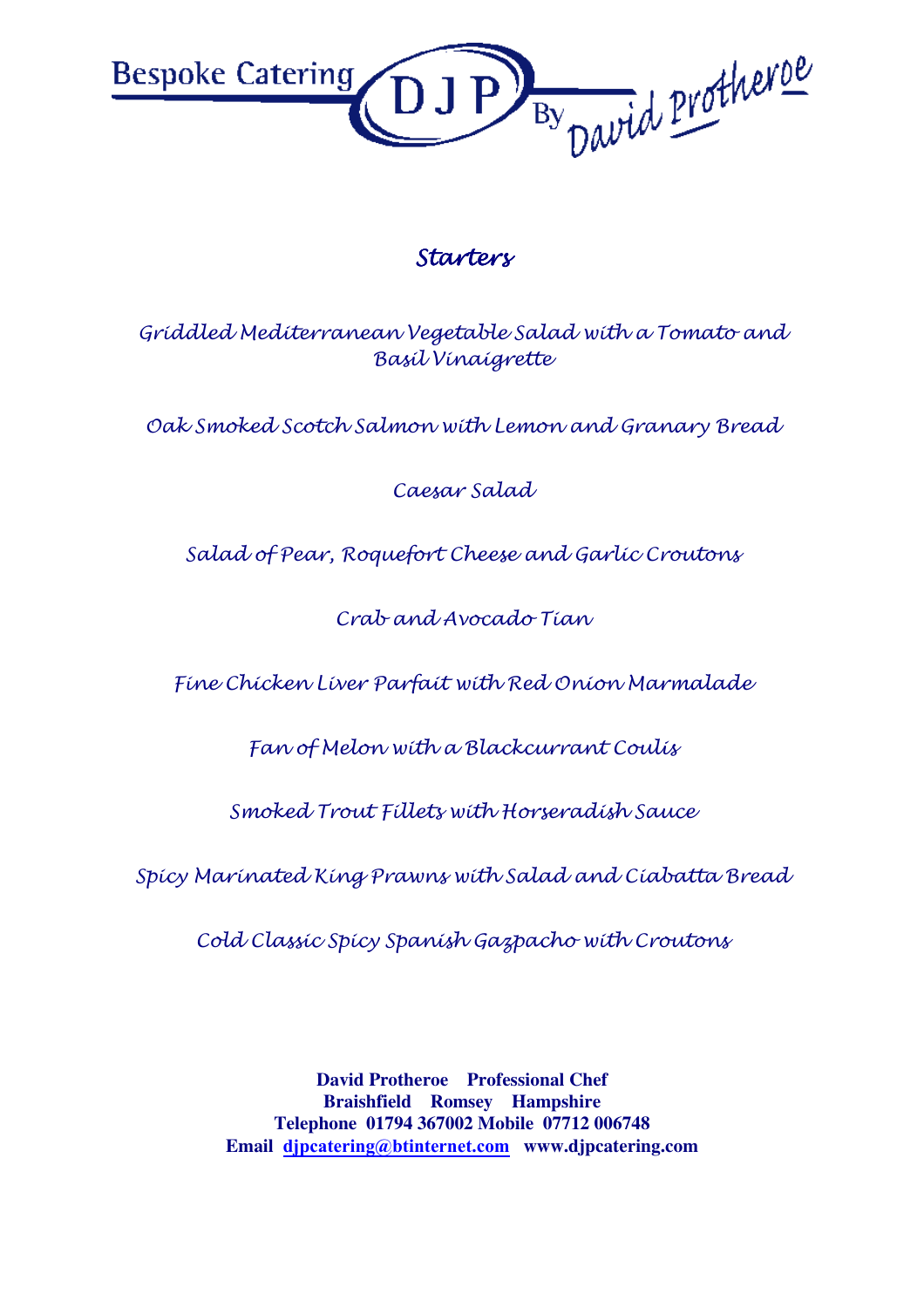By David Protherve **Bespoke Catering** 

## Main Courses

The following dishes are all charbroiled on the barbecue at the river's edge

Monkfish Tournedos Marinaded in Lemon, Garlic and Herbs de Provence

Suprême of Chicken with a Tarragon, Shallot and White Wine Sauce

Salmon Suprême with Cajun Spices

Fillet of Pork with an Apple, Mushroom and Cider Sauce

Sirloin Steak with a Peppercorn Sauce

Tuna Steak with a Barbecue Sauce

Tournedos of Beef Fillet Terryaki

Veal Cutlet with a Madeira and Shallot Sauce

Medley of Speciality Sausages

All the above are served with New Potatoes and a Fresh Mixed Salad

> **David Protheroe Professional Chef Braishfield Romsey Hampshire Telephone 01794 367002 Mobile 07712 006748 Email djpcatering@btinternet.com www.djpcatering.com**